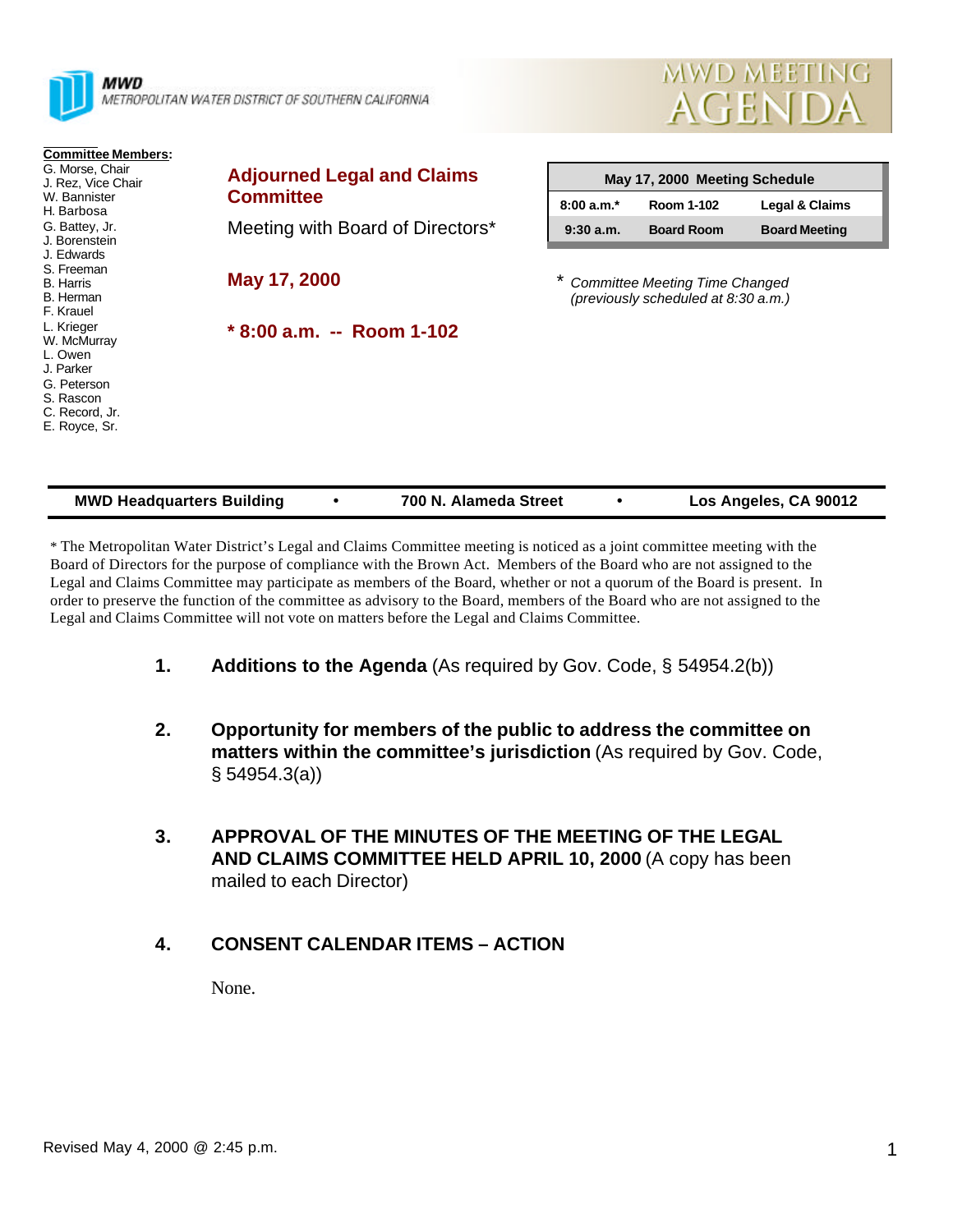



# **5. OTHER BOARD ITEMS - ACTION**

- 9-5 Authorize Making of a Final Offer and/or Settlement in Eminent Domain Action for Metropolitan's Inland Feeder Project Entitled Metropolitan v. Blessed Hope Fellowship, et al., San Bernardino Court Case No. SCV 42457 **[Conference with Legal Counsel – Existing Litigation (one case pending), to be heard in closed session pursuant to Gov. Code § 54956.9(a)]** (L&C—Action)
- 9-6 Authorize Making of a Final Offer and/or Settlement in Eminent Domain Actions for Metropolitan's Inland Feeder Project Entitled Metropolitan v. Walter J. DeBlauw, San Bernardino Superior Court Case No. SCV 44065, Metropolitan v. Louise Farquhar, San Bernardino Superior Curt Case No. SCV 42815, and Metropolitan v. Margaret Farquhar, San Bernardino Superior Court Case No. 44067 **[Conference with Legal Counsel--Existing Litigation (three cases pending); to be heard in closed session pursuant to Gov. Code, § 54956.9(a)]** (L&C—Action)
- 9-7 Authorize Making of a Final Offer and/or Settlement in Eminent Domain Action for Metropolitan's Inland Feeder Project Entitled Metropolitan v. Larry DeHaan, et al., Riverside County Superior Court Case No. 293062 **[Conference with Legal Counsel – Existing Litigation (one case pending), to be heard in closed session pursuant to Gov. Code § 54956.9(a)]** (L&C—Action)
- 9-8 Authorize Filing of Appropriate Responsive Pleadings, Including Interpleader of Additional Parties in Soboba Band of Mission Indians v. The Metropolitan Water District of Southern California (U.S.D.C., Central District, Civil No. 00-04208 [GAF]; and Principles for Settlement of Issues Relating to Impacts of Colorado River Aqueduct's San Jacinto Tunnel Upon Soboba Tribe **[Conference with Legal Counsel--Existing Litigation; to be heard in closed session pursuant to Gov. Code, § 54956.9(a)]** (L&C--Action)
- **Added** 9-9 Adopt Policy Principles and Authorize the General Manager to Enter Into a Memorandum of Understanding Affecting Potential Litigation Regarding Inland Feeder Tunneling Activities **[Conference with Legal Counsel--Significant Exposure to Litigation (one matter); to be heard in closed session pursuant to Gov. Code, § 54956.9(b)]** (L&C- -Action)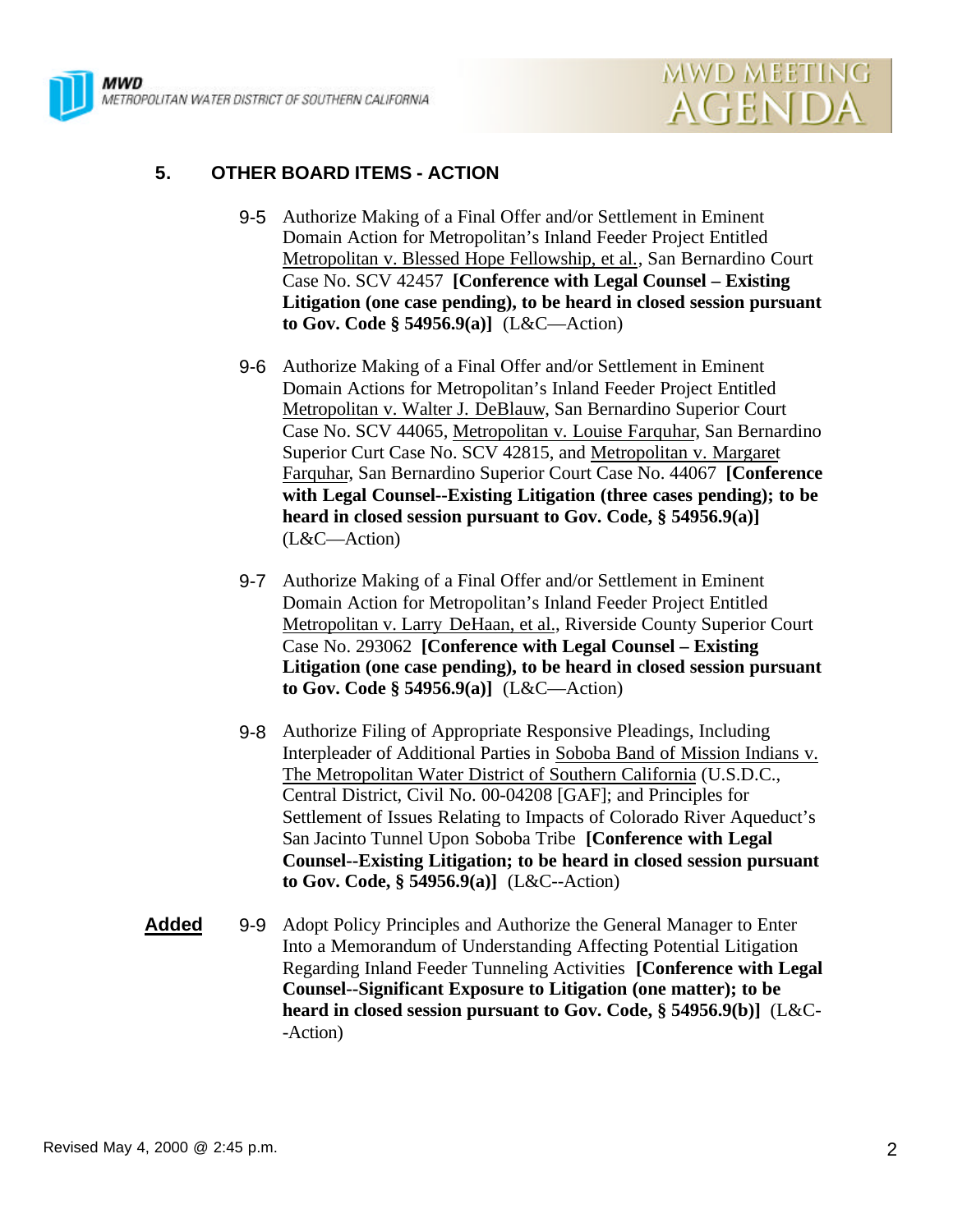



**Added** 9-10 Briefing on Mediation with Kiewit-Granite on Diamond Valley Lake (Eastside Reservoir Project) Construction Claims for Construction of the East Dam and Amendment to Contract for Consulting Services to Finance Costs of Continued Claims Analysis, Negotiations and Litigation **[Conference with Legal Counsel--Significant Exposure to Litigation (one potential case); to be heard in closed session pursuant to Gov. Code, § 54956.9(b)]** (L&C--Action)

## **6. BOARD INFORMATION ITEMS**

10-3 Omega Chemical Corporation Superfund Site – U.S. v. Abex Aerospace Division, et al., Consent Decree (L&C--Info.)

## **7. COMMITTEE ITEMS**

- **Added** a. Consideration of the Legal Department Budget for Fiscal Year 2000-01
	- b. Oral Update on Inland Feeder Property Condemnation Matters and Threatened Litigation, Identified by Owners' Names on Attachment A **[Conference with Legal Counsel--Existing and Anticipated Litigation; to be heard in closed session pursuant to Gov. Code, §§ 54956.9(a) and (b)]**
	- c. General Counsel's Report of Monthly Activities
	- d. Report on Diamond Valley Lake (Eastside Reservoir Project) Construction Claims Filed by Kiewit-Granite for Construction of the East Dam **[Conference with Legal Counsel—Significant Exposure to Litigation (one matter); to be heard in closed session pursuant to Gov. Code § 54956.9(b)]**

# **8. FOLLOW-UP ITEMS**

### None

**NOTE:** At the discretion of the committee, all items appearing on this agenda, whether or not expressly listed for action, may be deliberated and may be subject to action by the committee.

This committee reviews items and makes a recommendation for final action to the full Board of Directors. Final action will be taken by the Board of Directors. Agendas for the meeting of the Board of Directors may be obtained from the Executive Secretary. This committee will not take any final action that is binding on the Board, even when a quorum of the Board is present.